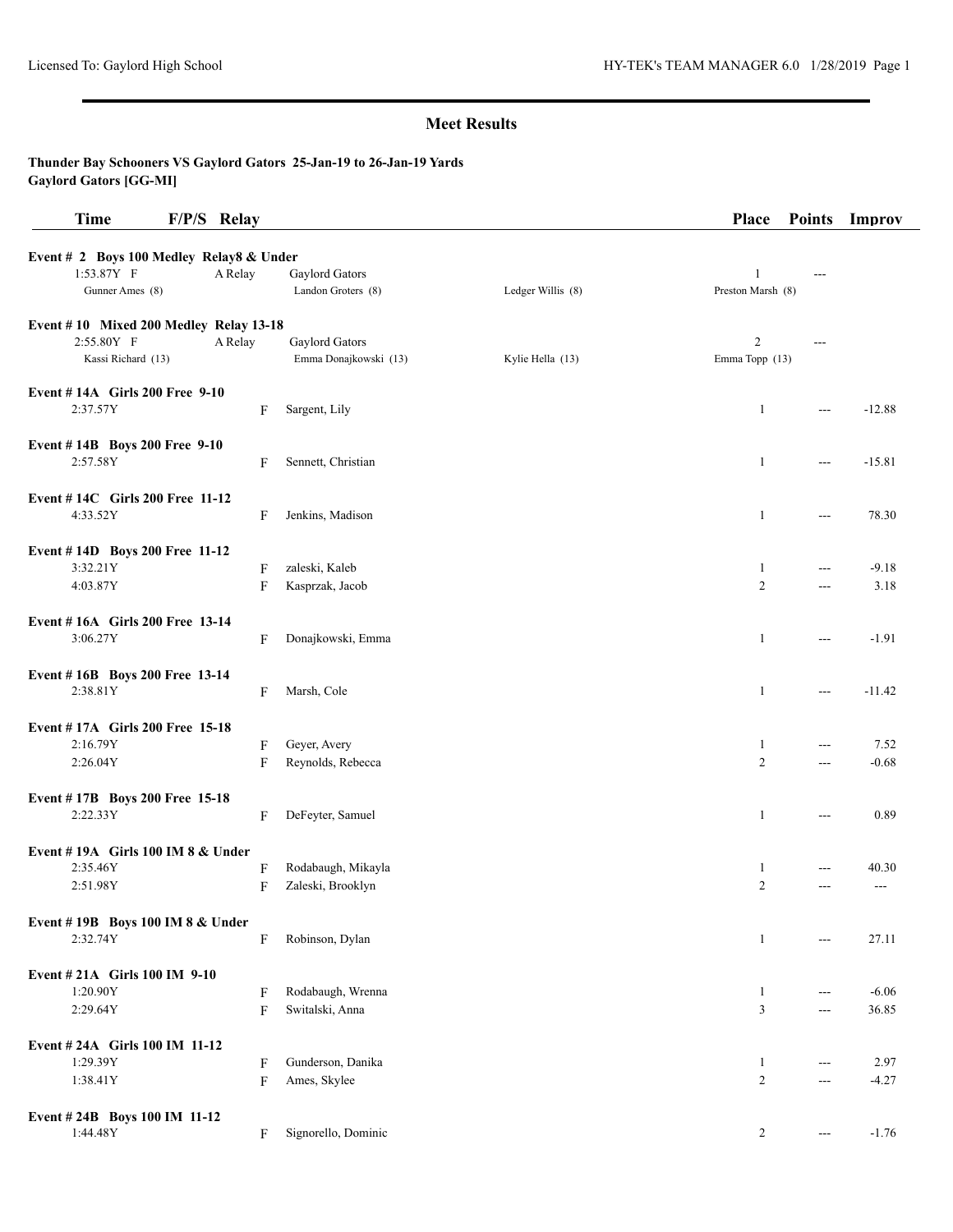| <b>Time</b>                         | F/P/S Relay               |                     | Place            | <b>Points</b>            | Improv  |
|-------------------------------------|---------------------------|---------------------|------------------|--------------------------|---------|
| Event #28B Boys 200 IM 15-18        |                           |                     |                  |                          |         |
| 2:36.16Y                            | F                         | Bennett, Ryne       | 1                | $\frac{1}{2}$            | 1.41    |
| Event #29 Girls 25 Free $8 &$ Under |                           |                     |                  |                          |         |
| 20.48Y                              | F                         | Ulanski, Mary       | $\mathbf{1}$     | $ -$                     | $-3.61$ |
| 20.83Y                              | $\boldsymbol{\mathrm{F}}$ | Krawczak, Annabelle | $\boldsymbol{2}$ | $ -$                     | $-3.71$ |
| 21.55Y                              | F                         | Deuel, Violet       | 3                | ---                      | $-0.64$ |
| Event #30 Boys 25 Free 8 & Under    |                           |                     |                  |                          |         |
| 16.45Y                              | F                         | Willis, Ledger      | $\mathbf{1}$     | $ -$                     | $-0.33$ |
| 20.45Y                              | $\rm F$                   | Groters, Landon     | $\overline{c}$   | $ -$                     | $-0.72$ |
| 21.35Y                              | ${\bf F}$                 | Marsh, Preston      | 3                | $ -$                     | $-0.68$ |
| 24.25Y                              | F                         | Ames, Gunner        | 5                | $ -$                     | $-1.25$ |
| Event #31 Girls 50 Free 9-10        |                           |                     |                  |                          |         |
| 46.13Y                              | F                         | La Gattuta, Sophia  | 4                | $ -$                     | 3.18    |
| 49.10Y                              | F                         | Strother, Hannah    | 6                | ---                      | 8.24    |
| 1:22.68Y                            | F                         | Bindschatel, Kylie  | 10               | $---$                    | 14.96   |
| $_{\rm NS}$                         | F                         | Case, Savannah      | $---$            | $---$                    | $---$   |
| <b>NS</b>                           | F                         | DeLeo, Jo           | $---$            | ---                      | ---     |
| $_{\rm NS}$                         | F                         | Ochoa, Kaydence     | ---              | ---                      | ---     |
| <b>NS</b>                           | F                         | Roberts, Ivy        | ---              | ---                      | ---     |
| Event #33 Girls 50 Free 11-12       |                           |                     |                  |                          |         |
| 32.99Y                              | F                         | Miller, Kahliya     | 1                | $\sim$ $\sim$            | $-0.87$ |
| 33.22Y                              | F                         | Gunderson, Danika   | $\sqrt{2}$       | $ -$                     | $-0.20$ |
| 59.97Y                              | F                         | Keller, Elena       | 8                | $---$                    | $-3.11$ |
| Event #34 Boys 50 Free 11-12        |                           |                     |                  |                          |         |
| 45.74Y                              | F                         | Hanes, Cody         | 3                | $\overline{a}$           | 2.83    |
| 47.62Y                              | F                         | zaleski, Kaleb      | $\overline{4}$   | $ -$                     | 2.73    |
| 48.57Y                              | ${\bf F}$                 | Kasprzak, Jacob     | 5                | $---$                    | 2.98    |
| $_{\rm NS}$                         | F                         | Marsh, Chandler     | $---$            | ---                      | ---     |
| Event #35 Girls 50 Free 13-14       |                           |                     |                  |                          |         |
| 34.46Y                              | F                         | Richard, Kassi      | 3                | ---                      | 1.73    |
| 36.67Y                              | F                         | Donajkowski, Emma   | $\overline{4}$   | $ -$                     | 0.23    |
| 47.55Y                              | F                         | Topp, Emma          | 8                | ---                      | 3.49    |
| Event #36 Boys 50 Free 13-14        |                           |                     |                  |                          |         |
| 30.32Y                              | F                         | Marsh, Cole         | 3                | $ -$                     | 0.19    |
| 33.39Y                              | F                         | Ames, Logan         | $\overline{4}$   | $\overline{\phantom{a}}$ | 2.23    |
| Event #37 Girls 50 Free 15-18       |                           |                     |                  |                          |         |
| 28.93Y                              | F                         | Reynolds, Rebecca   | $\overline{c}$   | $\sim$ $\sim$            | $-0.36$ |
| 31.54Y                              | $\rm F$                   | Elenz, Caitlyn      | $\overline{4}$   | $\sim$ $\sim$            | $-0.10$ |
| 32.68Y                              | F                         | Topp, Grace         | 6                | $\sim$ $\sim$            | 0.18    |
| Event #38 Boys 50 Free 15-18        |                           |                     |                  |                          |         |
| 25.48Y                              | F                         | Lopes, Gui          | $\overline{c}$   | $\qquad \qquad - -$      | $-0.22$ |
|                                     |                           |                     |                  |                          |         |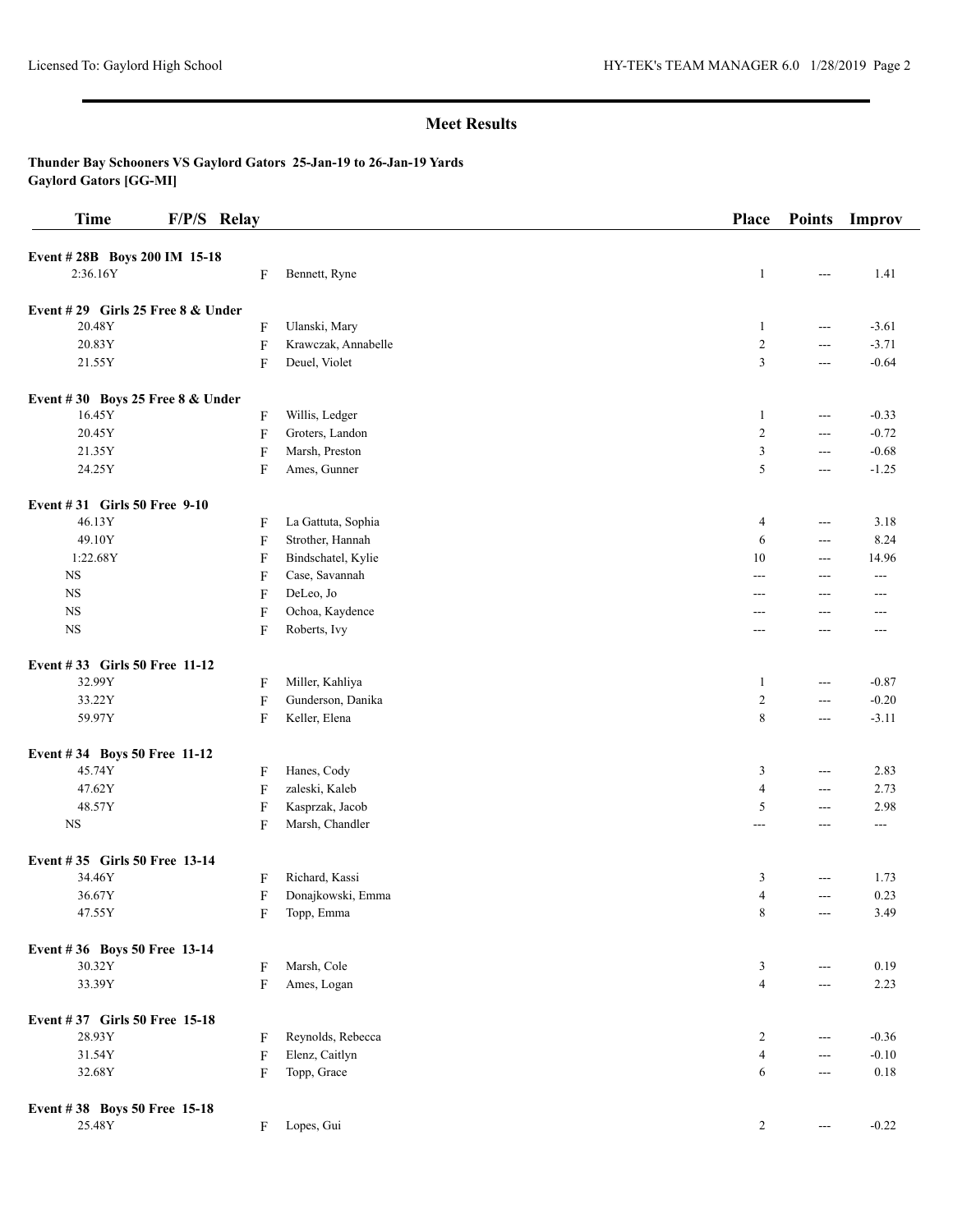| <b>Time</b>                               | F/P/S Relay |                     | Place            | <b>Points</b>            | Improv                   |
|-------------------------------------------|-------------|---------------------|------------------|--------------------------|--------------------------|
|                                           |             |                     |                  |                          |                          |
| Event #41A Girls 50 Fly 9-10<br>35.21Y    | F           | Sargent, Lily       | $\mathbf{1}$     | ---                      | $-0.19$                  |
| <b>NS</b>                                 | F           | DeLeo, Jo           | $---$            | ---                      | ---                      |
| <b>NS</b>                                 | F           | Ochoa, Kaydence     | ---              | ---                      | $---$                    |
|                                           |             |                     |                  |                          |                          |
| Event #41B Boys 50 Fly 9-10               |             |                     |                  |                          |                          |
| 46.88Y                                    | F           | Sennett, Christian  | $\mathbf{1}$     | $ -$                     | $-0.47$                  |
| Event #44A Girls 50 Fly 11-12             |             |                     |                  |                          |                          |
| 59.72Y                                    | F           | Jenkins, Madison    | 1                | $\hspace{0.05cm} \ldots$ | 5.18                     |
|                                           |             |                     |                  |                          |                          |
| Event #44B Boys 50 Fly 11-12<br><b>NS</b> |             | Marsh, Chandler     |                  |                          |                          |
|                                           | F           |                     |                  |                          | ---                      |
| Event #48A Girls 100 Fly 13-14            |             |                     |                  |                          |                          |
| 59:59.99Y                                 | F           | Hella, Kylie        | $\mathbf{1}$     | $---$                    | 3,518.04                 |
| Event #48D Boys 100 Fly 15-18             |             |                     |                  |                          |                          |
| 1:22.37Y                                  | F           | DeFeyter, Samuel    | 2                | $--$                     | 0.56                     |
|                                           |             |                     |                  |                          |                          |
| Event #49 Girls 50 Free 8 & Under         |             |                     |                  |                          |                          |
| 43.62Y                                    | ${\bf F}$   | Rodabaugh, Mikayla  | $\mathbf{1}$     | $\sim$ $\sim$            | $-1.30$                  |
| 50.48Y                                    | F           | Krawczak, Annabelle | $\boldsymbol{2}$ | ---                      | $-2.49$                  |
| 53.28Y                                    | F           | Deuel, Violet       | 3                | $---$                    | $-1.49$                  |
| 53.71Y                                    | F           | Ulanski, Mary       | $\overline{4}$   | ---                      | $-4.80$                  |
| 1:01.22Y                                  | F           | Zaleski, Brooklyn   | 5                | ---                      | 2.76                     |
| Event #50 Boys 50 Free 8 & Under          |             |                     |                  |                          |                          |
| 50.07Y                                    | F           | Marsh, Preston      | $\mathbf{1}$     | ---                      | $-2.10$                  |
| 1:04.02Y                                  | F           | Ames, Gunner        | $\overline{c}$   | $\sim$ $\sim$            | $-2.13$                  |
| Event #51 Girls 100 Free 9-10             |             |                     |                  |                          |                          |
| 1:14.05Y                                  | F           | Rodabaugh, Wrenna   | 1                | $\sim$ $\sim$            | $-0.45$                  |
| 1:35.84Y                                  | F           | Switalski, Anna     | $\boldsymbol{2}$ | $---$                    | $-2.35$                  |
| 1:57.60Y                                  | F           | Strother, Hannah    | $\overline{4}$   | $--$                     | 8.83                     |
| 2:54.19Y                                  | F           | Bindschatel, Kylie  | 6                | $\overline{a}$           | $-36.37$                 |
| <b>NS</b>                                 |             | Case, Savannah      |                  | ---                      |                          |
| $_{\rm NS}$                               | F<br>F      | Roberts, Ivy        | $---$            | ---                      | $\qquad \qquad -$<br>--- |
|                                           |             |                     |                  |                          |                          |
| Event #53 Girls 100 Free 11-12            |             |                     |                  |                          |                          |
| 1:31.65Y                                  | F           | Ames, Skylee        | 2                | $---$                    | 0.20                     |
| 2:12.79Y                                  | F           | Keller, Elena       | $\overline{4}$   | $ -$                     | $-0.44$                  |
| Event #54 Boys 100 Free 11-12             |             |                     |                  |                          |                          |
| 1:46.63Y                                  | F           | Hanes, Cody         | $\overline{c}$   | $\qquad \qquad -$        | $-5.56$                  |
| 1:58.43Y                                  | F           | Kasprzak, Jacob     | 3                | $\sim$ $\sim$            | 3.22                     |
| Event #55 Girls 100 Free 13-14            |             |                     |                  |                          |                          |
| 1:08.75Y                                  | F           | Hella, Kylie        | 1                | $\hspace{0.05cm} \ldots$ | 0.55                     |
| 1:39.48Y                                  | F           | Richard, Kassi      | 4                | $\sim$ $\sim$            | 19.85                    |
| 1:47.19Y                                  | F           | Topp, Emma          | 5                | $--$                     | 6.41                     |
|                                           |             |                     |                  |                          |                          |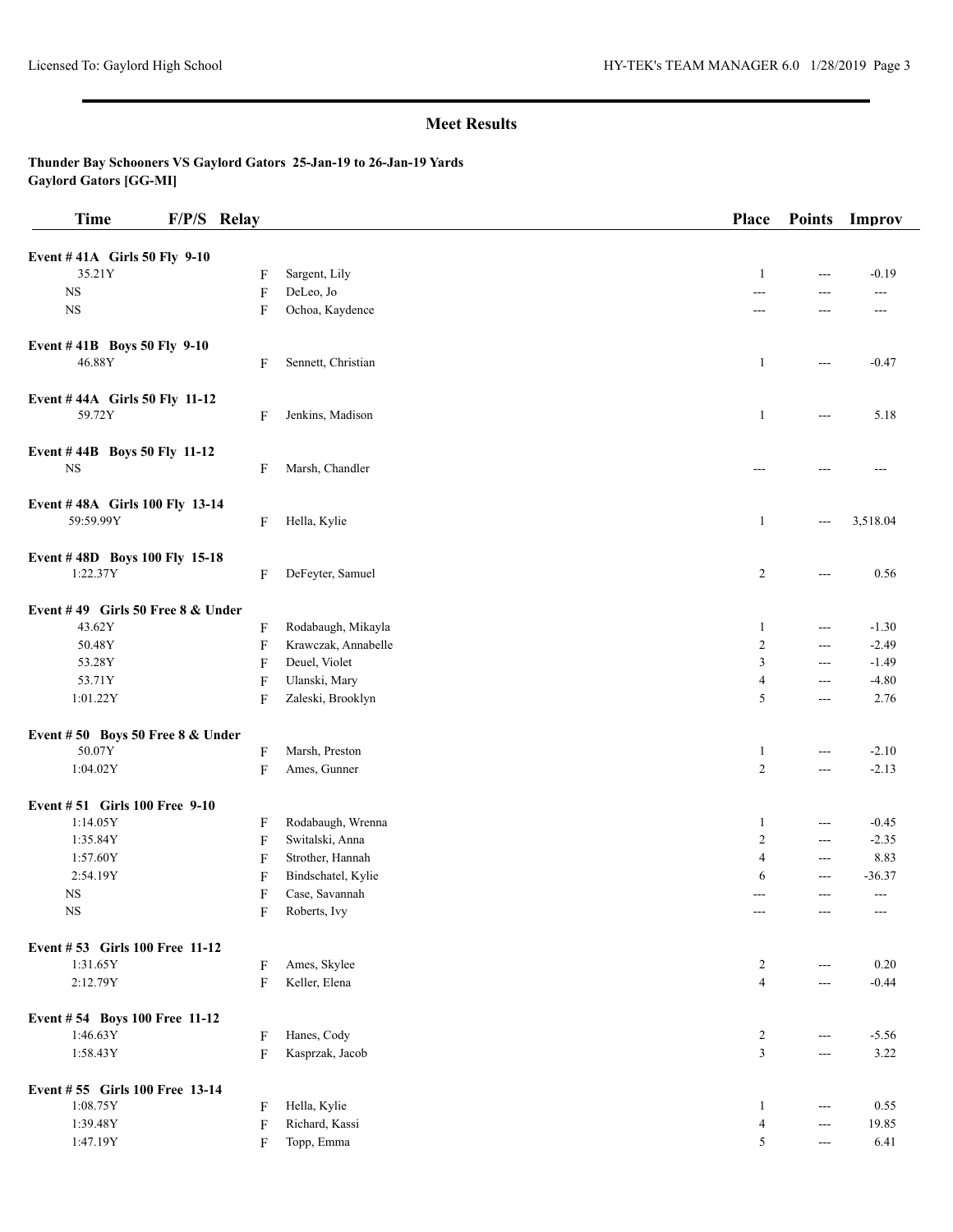| <b>Time</b>                          | F/P/S Relay |                           |                     | Place          | <b>Points</b>  | Improv  |
|--------------------------------------|-------------|---------------------------|---------------------|----------------|----------------|---------|
| Event #56 Boys 100 Free 13-14        |             |                           |                     |                |                |         |
| 1:09.52Y                             |             | F                         | Ames, Logan         | 3              | $\frac{1}{2}$  | 0.40    |
| Event #57 Girls 100 Free 15-18       |             |                           |                     |                |                |         |
| 1:02.01Y                             |             | F                         | Geyer, Avery        | $\overline{2}$ | $\overline{a}$ | 1.17    |
| 1:14.83Y                             |             | F                         | Elenz, Caitlyn      | $\overline{4}$ | $\sim$ $\sim$  | 1.96    |
| 1:15.46Y                             |             | F                         | Topp, Grace         | 5              | $\sim$ $\sim$  | 2.18    |
| Event #58 Boys 100 Free 15-18        |             |                           |                     |                |                |         |
| 56.60Y                               |             | F                         | Lopes, Gui          | 2              | $- - -$        | 0.03    |
| 57.20Y                               |             | $\boldsymbol{\mathrm{F}}$ | Bennett, Ryne       | 3              | $---$          | 0.74    |
| Event $# 59$ Girls 25 Back 8 & Under |             |                           |                     |                |                |         |
| 29.40Y                               |             | F                         | Zaleski, Brooklyn   | $\mathbf{1}$   | $---$          | 1.12    |
| Event # 61 Girls 50 Back 9-10        |             |                           |                     |                |                |         |
| 38.84Y                               |             | F                         | Sargent, Lily       | -1             | $- - -$        | $-0.43$ |
| 51.36Y                               |             | F                         | La Gattuta, Sophia  | 3              | $\sim$ $\sim$  | 1.39    |
| 1:02.02Y                             |             | F                         | Strother, Hannah    | 5              | $\sim$ $\sim$  | 6.87    |
| 1:14.19Y                             |             | F                         | Bindschatel, Kylie  | 8              | $- - -$        | 5.88    |
| <b>NS</b>                            |             | F                         | DeLeo, Jo           | ---            | $---$          | $---$   |
| $_{\rm NS}$                          |             | F                         | Ochoa, Kaydence     | ---            | $---$          | ---     |
| Event # 62 Boys 50 Back 9-10         |             |                           |                     |                |                |         |
| 46.66Y                               |             | F                         | Sennett, Christian  | $\mathbf{1}$   | $\overline{a}$ | 1.37    |
| Event # 63 Girls 50 Back 11-12       |             |                           |                     |                |                |         |
| 39.00Y                               |             | F                         | Miller, Kahliya     | -1             | $\frac{1}{2}$  | $-1.56$ |
| Event # 64 Boys 50 Back 11-12        |             |                           |                     |                |                |         |
| 43.72Y                               |             | F                         | Signorello, Dominic | -1             | $\sim$ $\sim$  | $-1.62$ |
| 56.90Y                               |             | $\boldsymbol{\mathrm{F}}$ | Hanes, Cody         | $\overline{2}$ | $\overline{a}$ | 2.36    |
| <b>NS</b>                            |             | F                         | Marsh, Chandler     | ---            | ---            | ---     |
| Event # 66B Boys 100 Back 13-14      |             |                           |                     |                |                |         |
| 1:25.61Y                             |             | F                         | Ames, Logan         | -1             |                | 4.29    |
| 2:09.44Y                             |             | F                         | Marsh, Cole         | $\overline{4}$ | $\overline{a}$ | 45.22   |
| Event # 68A Girls 100 Back 15-18     |             |                           |                     |                |                |         |
| 1:17.52Y                             |             | F                         | Reynolds, Rebecca   | $\mathbf{1}$   | $---$          | $-1.25$ |
| 1:26.43Y                             |             | $\boldsymbol{\mathrm{F}}$ | Topp, Grace         | 3              | $---$          | 8.57    |
| Event # 68B Boys 100 Back 15-18      |             |                           |                     |                |                |         |
| 1:05.69Y                             |             | F                         | Lopes, Gui          | $\mathbf{1}$   | $---$          | $-0.89$ |
| 1:24.56Y                             |             | F                         | DeFeyter, Samuel    | $\overline{2}$ | $\sim$ $\sim$  | 3.16    |
| Event #69 Girls 25 Breast 8 & Under  |             |                           |                     |                |                |         |
| 27.25Y                               |             | F                         | Krawczak, Annabelle | $\mathbf{1}$   | $---$          | 0.22    |
| 29.67Y                               |             | F                         | Rodabaugh, Mikayla  | 2              | $- - -$        | 0.17    |
| 30.75Y                               |             | F                         | Ulanski, Mary       | 3              | $\frac{1}{2}$  | $-2.25$ |
| 32.84Y                               |             | F                         | Deuel, Violet       | 4              | $--$           | $-1.29$ |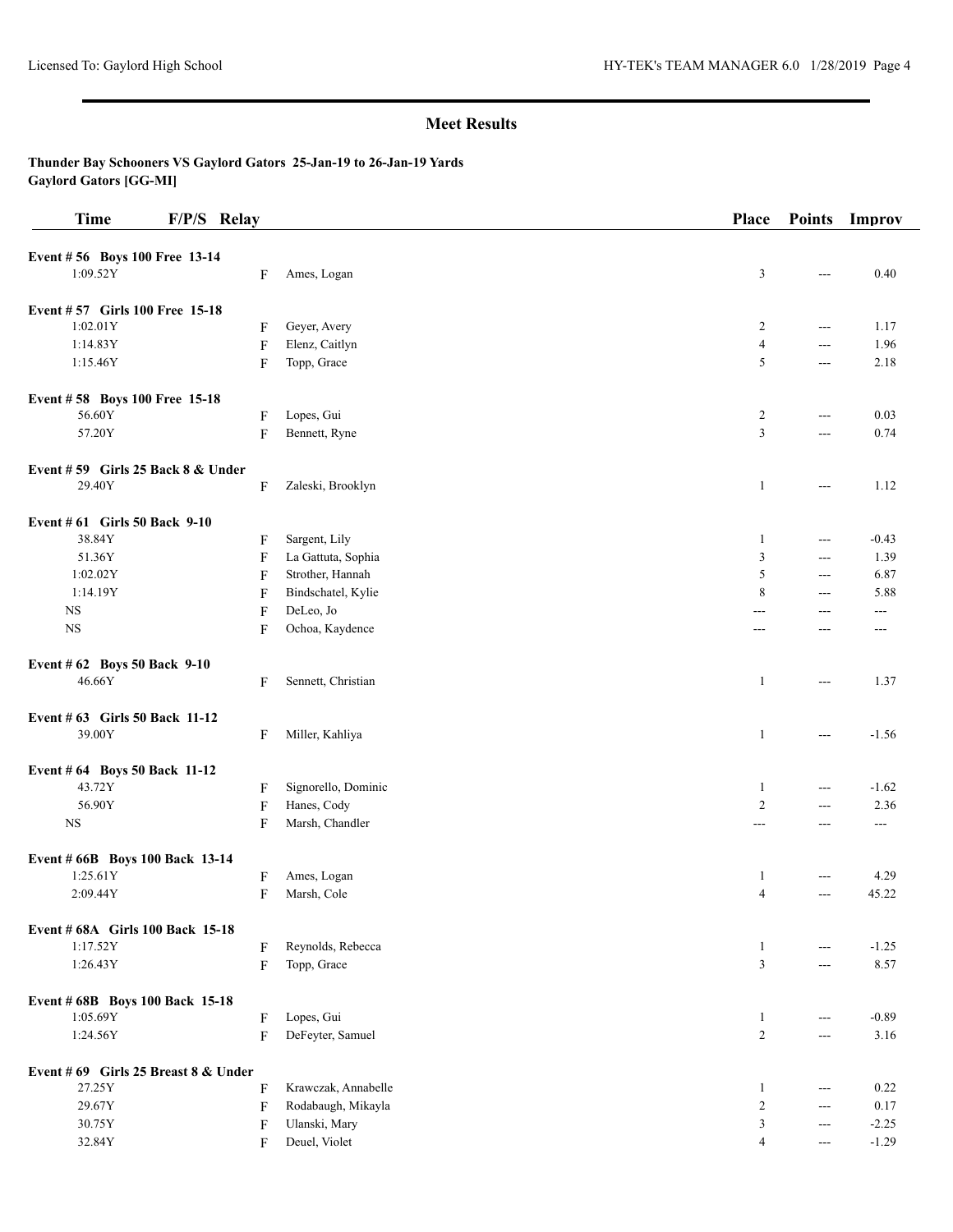| <b>Time</b>                          | F/P/S Relay |                                                                                   |                    | Place                   | <b>Points</b>            | Improv         |
|--------------------------------------|-------------|-----------------------------------------------------------------------------------|--------------------|-------------------------|--------------------------|----------------|
| Event #70 Boys 25 Breast 8 & Under   |             |                                                                                   |                    |                         |                          |                |
| 30.85Y                               | F           | Groters, Landon                                                                   |                    | $\mathbf{1}$            | ---                      | $-0.52$        |
| 31.23Y                               | F           | Willis, Ledger                                                                    |                    | $\overline{2}$          | ---                      | 5.85           |
| 41.65Y                               | F           | Marsh, Preston                                                                    |                    | $\overline{4}$          | ---                      | 1.62           |
| Event #71 Girls 50 Breast 9-10       |             |                                                                                   |                    |                         |                          |                |
| 40.71Y                               | F           | Rodabaugh, Wrenna                                                                 |                    | 1                       | $ -$                     | $-2.91$        |
| 1:04.98Y                             | F           | Switalski, Anna                                                                   |                    | 6                       | $ -$                     | $-5.12$        |
| 1:06.10Y                             | F           | La Gattuta, Sophia                                                                |                    | $\,$ 8 $\,$             | ---                      | 4.12           |
| $_{\rm NS}$                          | F           | Case, Savannah                                                                    |                    | ---                     | ---                      | ---            |
| NS                                   | F           | Roberts, Ivy                                                                      |                    | $---$                   | ---                      | ---            |
| Event #73 Girls 50 Breast 11-12      |             |                                                                                   |                    |                         |                          |                |
| 43.12Y                               | F           | Miller, Kahliya                                                                   |                    | 1                       | $\overline{\phantom{a}}$ | $-0.29$        |
| 46.77Y                               | F           | Gunderson, Danika                                                                 |                    | $\overline{2}$          | ---                      | 0.95           |
| 50.47Y                               | F           | Ames, Skylee                                                                      |                    | 3                       | ---                      | $-2.64$        |
| 56.13Y                               | F           | Jenkins, Madison                                                                  |                    | 5                       | $\overline{a}$           | 4.14           |
| 1:04.37Y                             | F           | Keller, Elena                                                                     |                    | $\tau$                  | ---                      | $\overline{a}$ |
| Event #74 Boys 50 Breast 11-12       |             |                                                                                   |                    |                         |                          |                |
| 1:00.76Y                             | F           | Signorello, Dominic                                                               |                    | $\overline{c}$          | ---                      | 0.50           |
| 1:03.09Y                             | F           | zaleski, Kaleb                                                                    |                    | 3                       | $\sim$ $\sim$            | 2.77           |
| Event #75 Girls 100 Breast 13-14     |             |                                                                                   |                    |                         |                          |                |
| 1:30.20Y                             | F           | Hella, Kylie                                                                      |                    | 1                       | ---                      | 48.44          |
| 1:38.84Y                             | F           | Richard, Kassi                                                                    |                    | $\boldsymbol{2}$        | ---                      | ---            |
| 2:05.42Y                             | F           | Donajkowski, Emma                                                                 |                    | 5                       | ---                      | ---            |
| 2:24.60Y                             | F           | Topp, Emma                                                                        |                    | 6                       | ---                      | ---            |
| Event #77 Girls 100 Breast 15-18     |             |                                                                                   |                    |                         |                          |                |
| 1:25.91Y                             | F           | Elenz, Caitlyn                                                                    |                    | 1                       | ---                      | $-3.27$        |
| Event #78B Boys 100 Breast 15-18     |             |                                                                                   |                    |                         |                          |                |
| 1:27.15Y                             | F           | Bennett, Ryne                                                                     |                    | $\overline{c}$          | $\sim$ $\sim$            | 4.51           |
| Event #81 Mixed 200 Free Relay 9-10  |             |                                                                                   |                    |                         |                          |                |
| 2:40.87Y F                           | A Relay     | Gaylord Gators                                                                    |                    | $\mathbf{1}$            | $---$                    |                |
| Hannah Strother (10)                 |             | Anna Switalski (10)                                                               | Ivy Roberts (10)   | Lily Sargent (10)       |                          |                |
| 57.67Y                               | F           | Event #81 Mixed 200 Free Relay 9-10 - Lead-Off Legs (50 Free)<br>Strother, Hannah |                    | ---                     | ---                      | 16.81          |
| Event #87 Mixed 200 Free Relay 11-18 |             |                                                                                   |                    |                         |                          |                |
| 2:59.56Y F                           | A Relay     | Gaylord Gators                                                                    |                    | -1                      | ---                      |                |
| Cody Hanes (12)                      |             | Jacob Kasprzak (11)                                                               | Kaleb zaleski (11) | Dominic Signorello (11) |                          |                |
|                                      |             | Event #87 Mixed 200 Free Relay 11-18 - Lead-Off Legs (50 Free)                    |                    |                         |                          |                |
| 46.21Y                               | F           | Hanes, Cody                                                                       |                    | ---                     | ---                      | 3.30           |